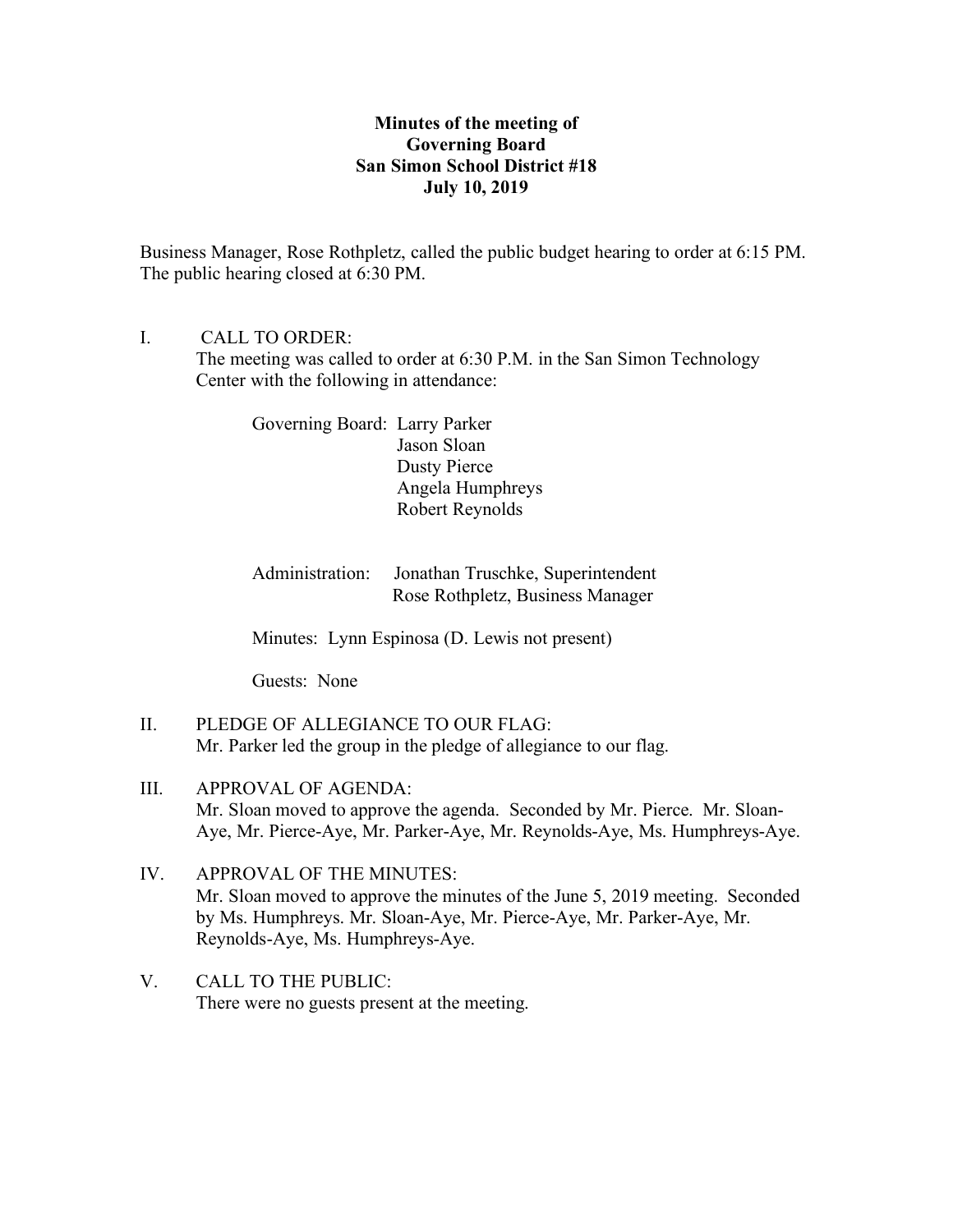#### VI. REPORTS:

- 6a. Mr. Truschke reported on the new AC units. Our testing scores were about average. The first day of school for students will be August 7. Teacher's Aide position is still open. Staff in-service will be held on August 5  $\&$  6. Duty to Report training is scheduled for August 5 at 1:00 PM. He invited the Board to attend the meeting. There will be a high school scheduling meeting tomorrow. The new bus routes are being posted on the website and Facebook. Coach Wade will be taking girls to a volleyball camp. He is still waiting for the letter grades to be posted for schools. We received \$16,000.00 of donations for the school sign.
- 6b. Mrs. Rothpletz reported the only change on the budget was taking Rick's signature off and replacing it with her name. The other new school bus is to be delivered in August. She will attend the AASBO training next week. Student Activities are slow in the summer. FFA did attend SLC in Tucson. The Sole Source Vendor list will be on next month's agenda.

## VII. ACTION ITEMS:

- 7a. Ms. Humphreys moved to approve the adoption of San Simon School District #18 Annual Expenditure Budget for FY19/20. Seconded by Mr. Sloan. Mr. Sloan-Aye, Mr. Pierce-Aye, Mr. Parker-Aye, Mr. Reynolds-Aye, Ms. Humphreys-Aye.
- 7b. Mr. Sloan moved to approve the stipend list as presented. Seconded by Mr. Pierce. Mr. Sloan-Aye, Mr. Pierce-Aye, Mr. Parker-Aye, Mr. Reynolds-Aye, Ms. Humphrey-Aye.
- 7c. Mr. Sloan moved to approve the resolution authorizing signing of vouchers between meetings with vouchers being ratified at the next meeting of the board. Seconded by Ms. Humphreys. Mr. Sloan-Aye, Mr. Pierce-Aye, Mr. Parker-Aye, Mr. Reynolds-Aye, Ms. Humphreys.
- 7d. Ms. Humphreys moved to approve the second read of policy advisories Volume 31, Number 1; 646-650. Seconded by Mr. Sloan. Mr. Sloan-Aye, Mr. Pierce-Aye, Mr. Parker-Aye, Mr. Reynolds-Aye, Ms. Humphreys-Aye.
- 7e. Mr. Sloan moved to approve allowing Arizona online instruction students living within boundaries the opportunity to participate in San Simon athletics. Seconded by Ms. Humphreys. Mr. Sloan-Aye, Mr. Pierce-Aye, Mr. Parker- Aye, Mr. Reynolds-Aye, Ms. Humphreys-Aye.
- 7f. Ms. Humphreys moved to approve raising the Extra Curricular Activity Fee to \$15.00 per student instead of charging a separate athletic fee. Seconded by Mr. Sloan. Mr. Sloan-Aye, Mr. Pierce-Aye, Mr. Parker-Aye, Mr. Reynolds-Aye, Ms. Humphreys-Aye.